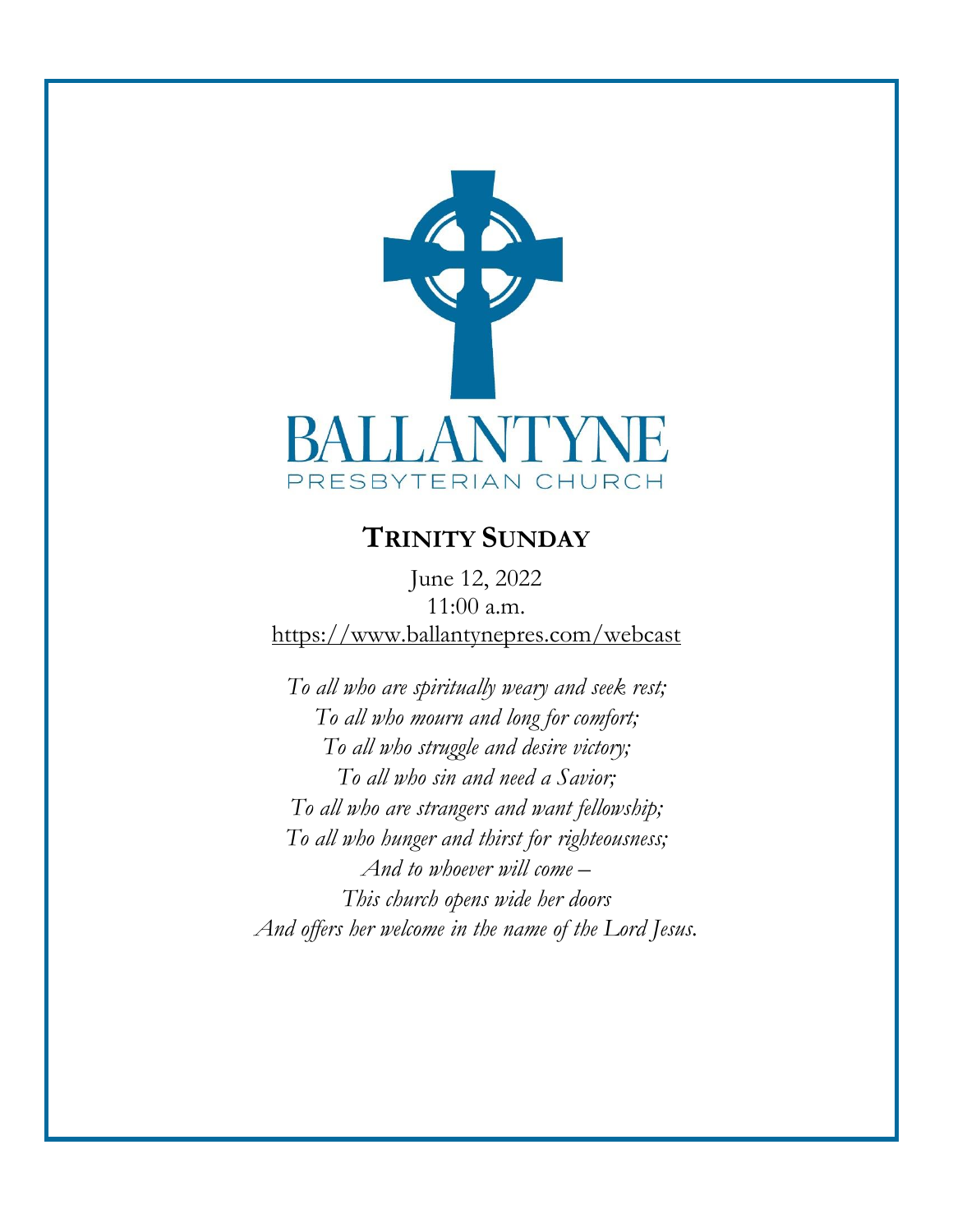**INSTRUMENTAL INTROIT**

#### **\*RESPONSIVE CALL TO WORSHIP** *Psalm 41:13; Ephesians 1:3*

Leader: Blessed be God: the Father, the Son, and the Holy Spirit!

#### **All: And blessed be his kingdom, now and forever! Amen!**

**\* HYMN OF PRAISE The Hymnal <sup>1982</sup> No. 368**

# **Holy Father, Great Creator**

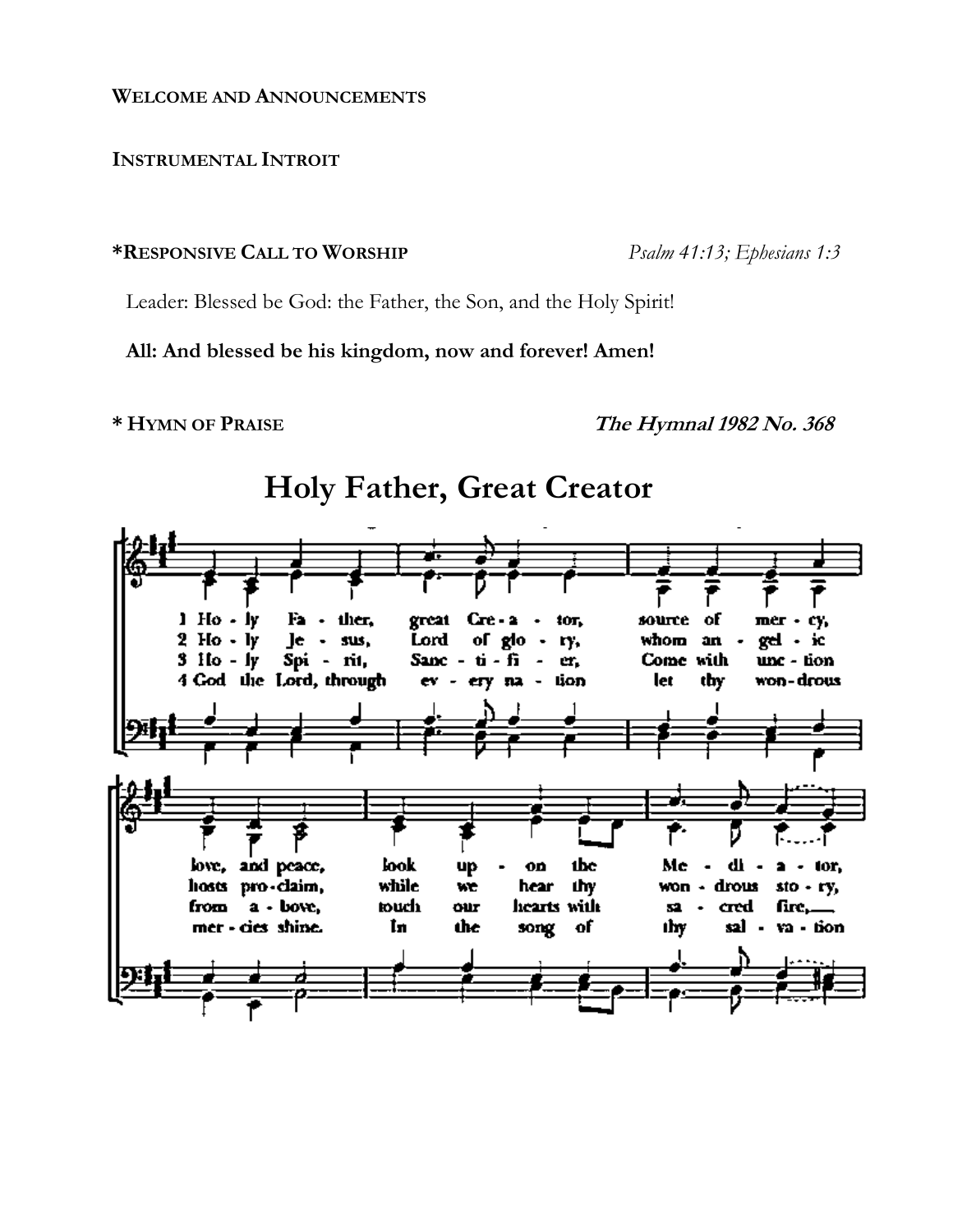

**PRAYER OF ADORATION AND INVOCATION**

#### **THE LORD'S PRAYER**

Our Father, who art in heaven, Hallowed be Thy name, Thy kingdom come, Thy will be done, on earth as it is in heaven. Give us this day our daily bread, and forgive us our debts as we forgive our debtors. And lead us not into temptation, but deliver us from evil. For thine is the kingdom, and the power, and the glory forever. Amen.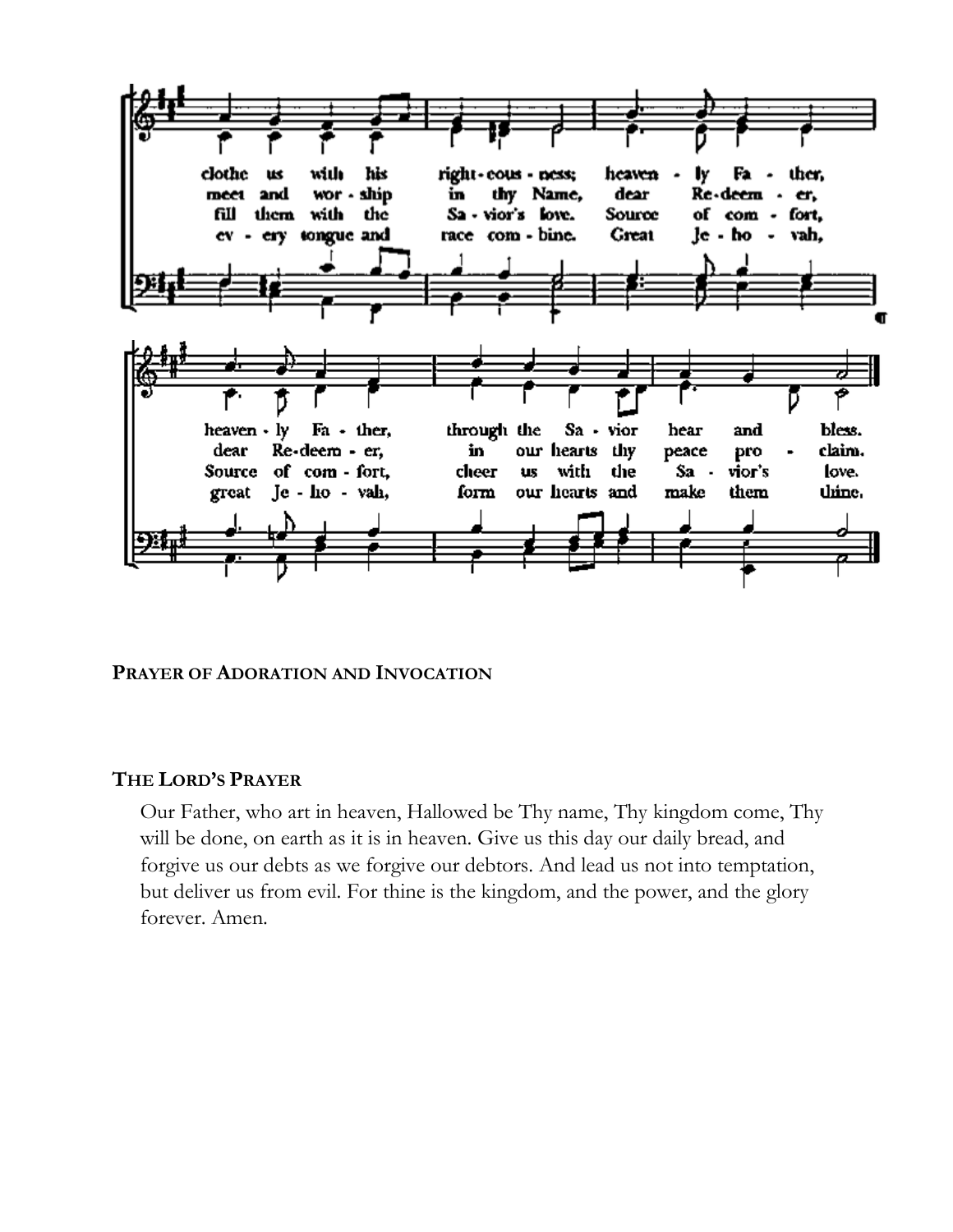Leader: Almighty God, we are unworthy to come into your presence, because of our many sins.

#### **All: We have sinned against you, O Lord, and do not deserve your mercy.**

Leader: And yet you are a gracious God, a loving and kind Father, to all who come to you in faith.

### **All: For the sake of your Son, our Savior, show to us your mercy. Forgive us all our sins.**

#### **ASSURANCE OF PARDON** *Psalm 103:11-12*

As high as the heavens are above the earth, so great is his love for those who fear him; as far as the east is from the west, so far has he removed our transgressions from us.

### **CONGREGATIONAL RESPONSE IN SONG** *Trinity Hymnal No. 411*

*Shine Thou Upon Us Lord (v. 4)*

 *Live thou within us, Lord; thy mind and will be ours; be thou belov'd, adored and served with all our pow'rs, that so our lives may teach thy children what thou art, and plead, by more than speech, for thee with ev'ry heart.*

### **OLD TESTAMENT READING**

Jeremiah 31:31-34, ESV page 660

**CONFESSION OF SIN** *John Knox's 1560 Liturgy*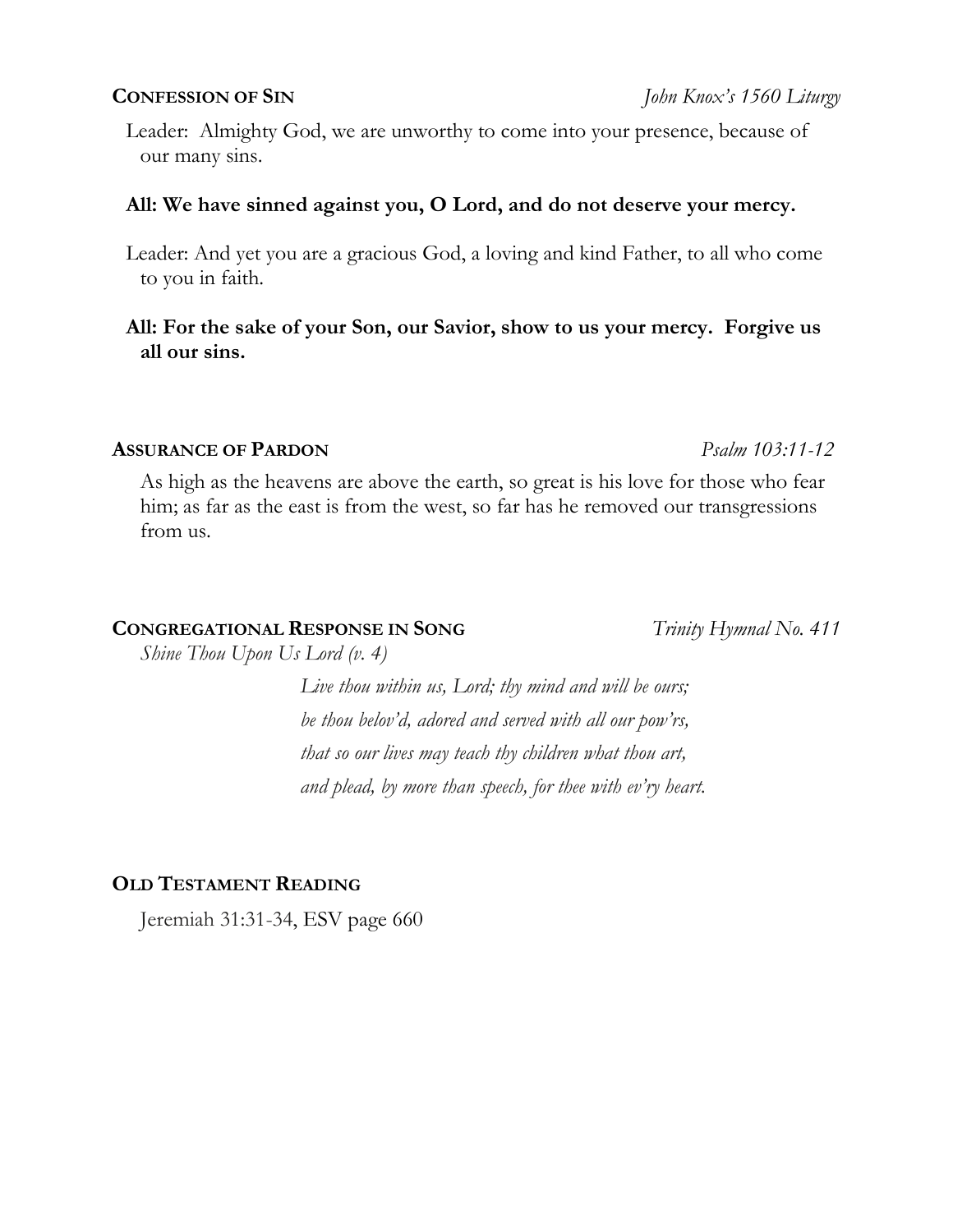### **VOWS OF THE PARENTS:**

- Do you renounce the devil and all spiritual forces of wickedness that rebel against God?
- Do you renounce the empty promises and deadly deceits of this world that corrupt and destroy the creatures of God?
- Do you renounce the sinful desires of the flesh that draw you from the love of God?
- Do you renew the vows which you made when you received the Lord Jesus Christ as your Savior and entered into the full communion of this Church?
- Do you acknowledge that your child is a sinner in need of the cleansing blood of Jesus Christ and of the Holy Spirit?
- Do you claim God's covenant promises on this child's behalf, and do you look in faith to the Lord Jesus Christ for her salvation, as you do for your own?
- In humble reliance on the grace of the Triune God, will you bring up your child to love and serve Him, to the end that she may come to commit her life to Jesus Christ as Lord and Savior?

### **CONGREGATIONAL VOW:**

• Do you the members of this congregation undertake with Joshua and Abigail the covenant responsibility for the Christian nurture of this child?

**THE GLORIA PATRI** *Trinity Hymnal No. 734*

*Glory be to the Father, and to the Son, and to the Holy Ghost: As it was in the beginning, is now and ever shall be, world without end. Amen, Amen.*

# **THE PRAYER FOR CHURCH AND WORLD**

**COLLECTION OF TITHES AND OFFERINGS**

### **INSTRUMENTAL OFFERTORY**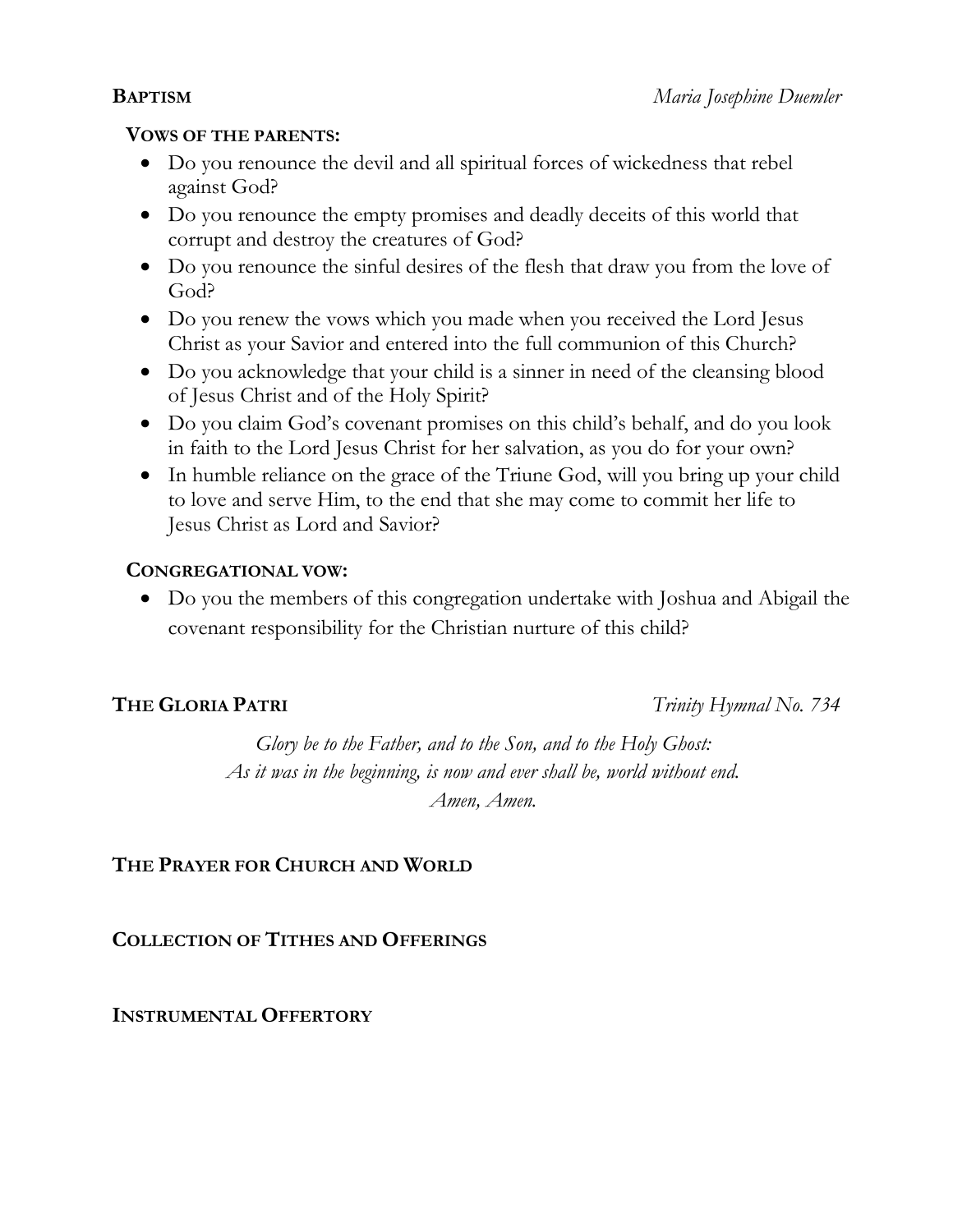

## The Sands of Time Are Sinking

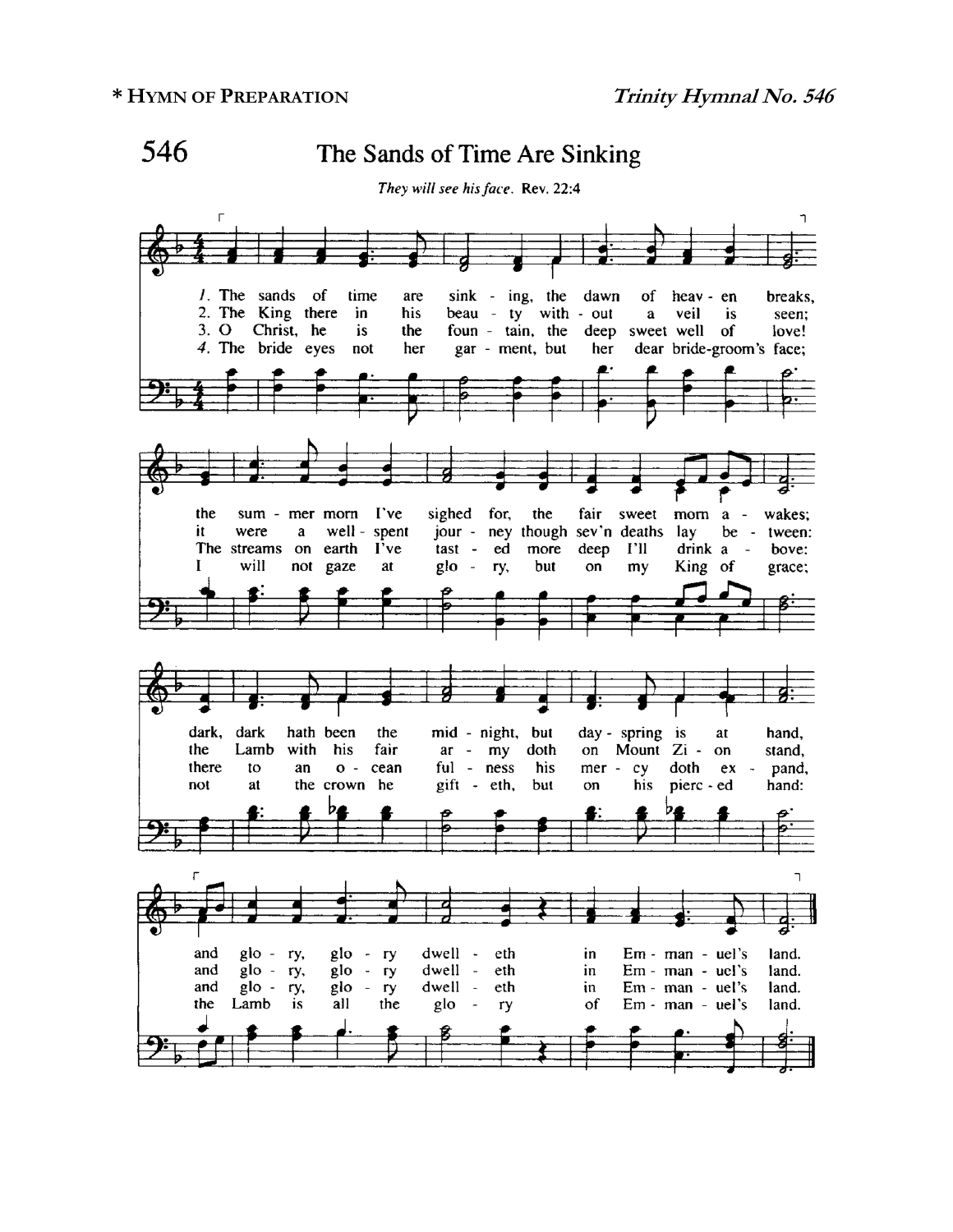#### **THE PREACHED WORD OF GOD** Dr. Mantle Nance

Luke 5:33-39, ESV page 861 "New Wineskins"

#### **\* HYMN OF RESPONSE Trinity Hymnal No. 100**

#### 100

# Holy, Holy, Holy!

Day and night they never stop saying: "Holy, holy, holy is the Lord God Almighty, who was, and is, and is to come." Rev. 4:8

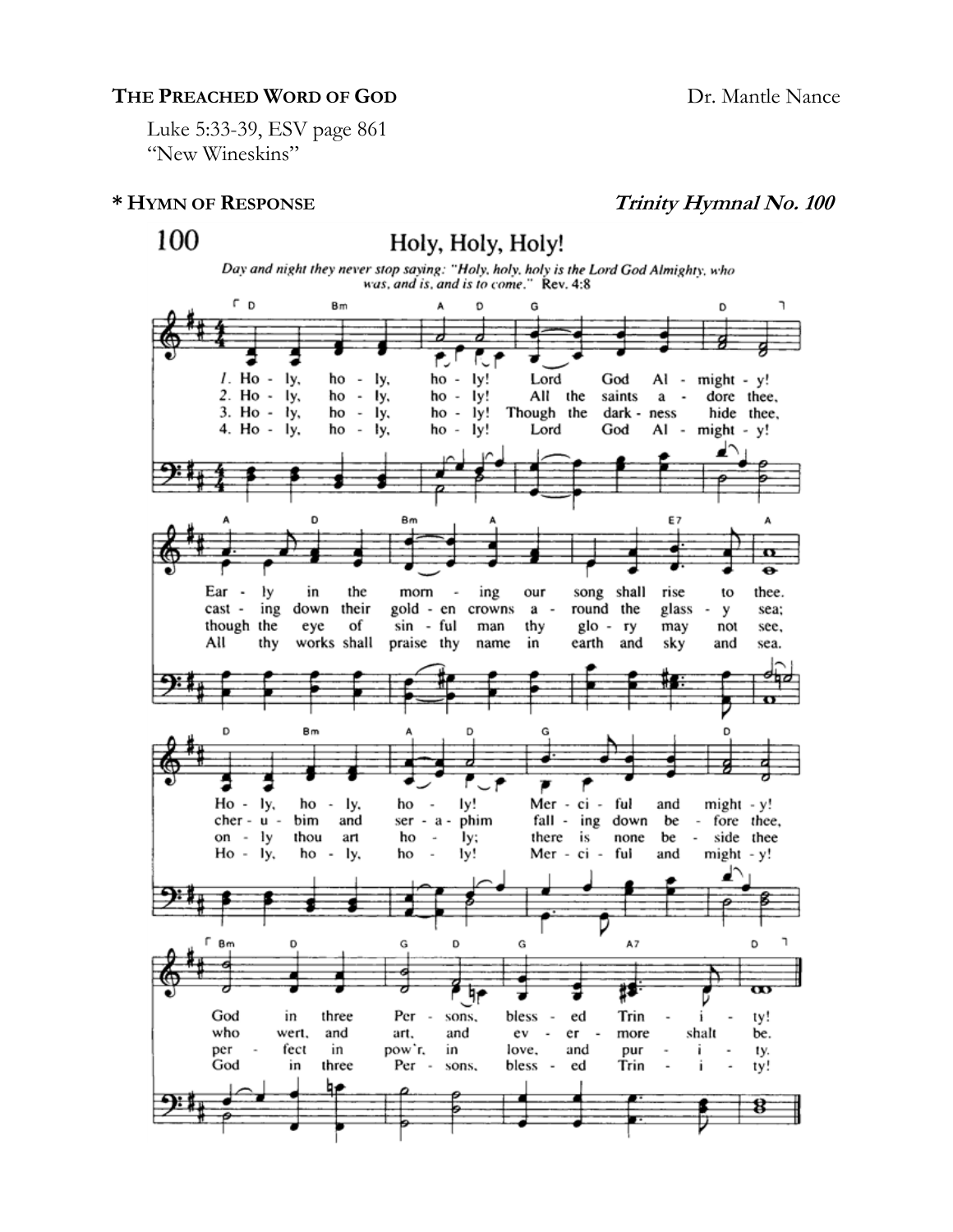#### **\* BENEDICTION**

**\* DOXOLOGY** *Trinity Hymnal No. 731*

*Praise God from whom all blessings flow; Praise him, all creatures here below: Praise him above, ye heavenly host; Praise Father, Son, and Holy Ghost: Amen*

*\_\_\_\_\_\_\_\_\_\_\_\_\_\_\_\_\_\_\_\_\_\_\_\_\_\_\_\_\_\_\_\_\_\_\_\_\_\_\_\_\_\_\_\_\_\_\_\_\_\_\_\_\_\_\_\_\_\_\_\_\_\_\_\_\_\_\_\_\_\_\_\_\_\_\_\_\_\_\_\_\_\_\_\_\_\_\_\_\_\_\_\_\_\_\_\_\_\_\_\_\_\_\_\_ \* Congregation Standing*

CCLI License #3061564 Public Domain

#### **TITHES AND OFFERINGS**

Offering plates will be passed during morning worship. Below are additional ways to give:

**ONLINE:** http://www.ballantynepres.com/giving/

**MAIL:** Please mail any tithes and offering checks (no cash) to the treasurer's home address and he will ensure the funds are deposited into the church's account: Matt Spear BPC Treasurer, 1722 Tanglebriar Court, Weddington, NC 28104

### **THIS SUNDAY AT BPC**

### **No Choir rehearsal**

**9:45 a.m. Sunday School** for ages 3 to adult, nursery available as needed

**Adult Sunday School:** Dennis and Joanne Kachmarsky will be presenting on their recent mission trip to Haiti and the Gospel church plant ministry they are deeply committed to there. Join us to learn about the Haitian culture and how our Lord is working in Haiti through this Gospel ministry.

- **11:00 a.m. Morning Worship**  In Person and Live Streamed <https://www.ballantynepres.com/webcast>
- **6:00 p.m. Evening Worship**  In Person and Live Streamed <https://www.ballantynepres.com/webcast>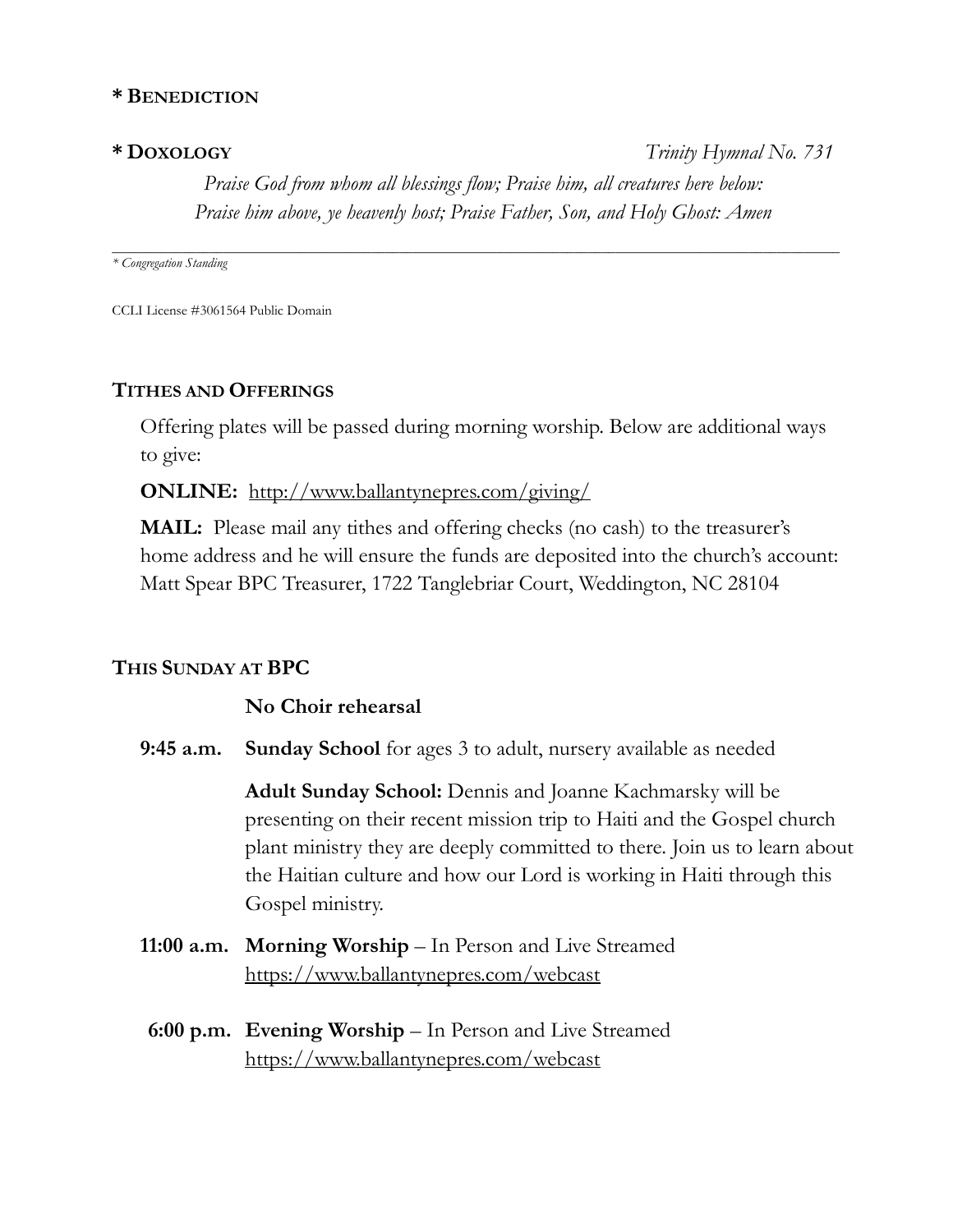# **THIS WEEK**

# **Wednesday Night 6:30 p.m. PRAYER MEETING In Person & via Zoom**

Dr. Nance leads with a devotional and then we will pray together on a Zoom call hosted by Michael Moon. \*\*The ZOOM meeting password is the same as the Prayer List password\*\* https://zoom.us/j/97617806601

# **Wednesday Night 6:30 p.m. YOUTH GROUP at BPC**

This semester the Youth Group will be going through the book of James as we think through what faith in action looks like. Please join us on Wednesdays at 6:30pm for dinner and a lesson.

# **Friday Morning 7 a.m. MEN'S BIBLE STUDY - In Person**

Keith Kowadlo leads Men's Bible Study, which meets at church at 7 a.m.

# **UPCOMING EVENTS**

# **Sunday School Summer Break**

We will break for the summer from June  $19<sup>th</sup>$  through August  $7<sup>th</sup>$ , resuming on August  $14<sup>th</sup>$ , giving the teachers a much needed break.

# **Women's Summer Suppers are back!**

Join us for a time of fellowship with other women at our once-a-month Thursday evening summer suppers! They will be at the church from 6-8pm on June 23, July 21, and August 18. The first Women's Summer Supper is on Thursday, June 23rd! RSVP here: [https://pp.events/avWAJk5B,](https://pp.events/avWAJk5B) or email [phoebe@ballantynepres.com.](mailto:phoebe@ballantynepres.com)

# **SAVE THE DATES**

|             | <b>Jun 19 - Aug 7</b> No Sunday School |
|-------------|----------------------------------------|
| June 21     | Young Adults meet at Kennedy's, 7 p.m. |
| June 23     | Women's Summer Supper, 6-8 p.m.        |
| July 20     | Geneva College New Song Concert at BPC |
| Sept. 16-17 | Men's Retreat at Bonclarken            |
| Nov. 4-5    | Women's Retreat at Bonclarken          |

# **CHURCH FINANCIAL UPDATE**

| 3/31/21            | Actual    | <b>Budget</b> | Variance |
|--------------------|-----------|---------------|----------|
| Income-Gifts       | \$100,806 | \$84,749      | \$16,057 |
| Expenses           | \$80,893  | \$84,749      | \$3,856  |
| Net Income-Deficit | \$19,913  | $\$0$         | \$19,913 |